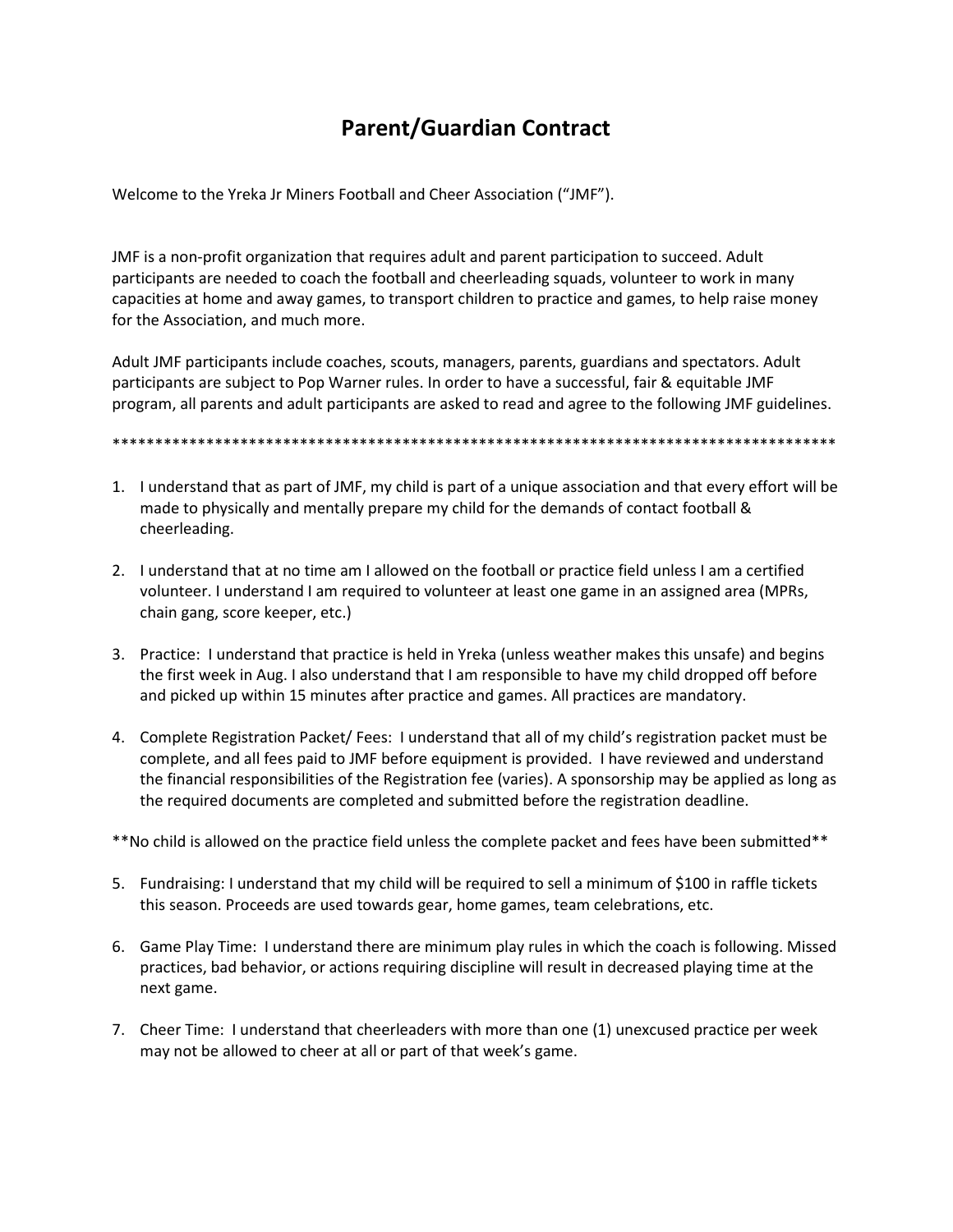- 8. Education: I will make sure my child attends school and works hard at his/her education as part of his/her success in JMF. I understand that education is a priority and that JMF will sit my child out of practice or a game if my child is not performing well in school. Education is part of JMF success.
- 9. Complaints: I understand that if I have questions or complaints about any aspect of a practice, a game or the JMF association, I will put my request in writing and email it to infojrminers@gmail.com or deliver it to the coach liaison. I understand that this cannot and will not occur during practice or on a game day or with any child present. I understand I can be barred from practice or games if I violate adult responsibilities. This program is for the kids.
- 10. If I have a complaint or issue it shall be my responsibility to contact a Board Member in writing to add my issue to the Board agenda or it may not be addressed.
- 11. Adult/ Parent Personal Responsibilities:
	- a. I understand that open criticism of JMF, the Board or the coaching staff, or displays of unsportsmanlike or other unacceptable conduct in public (practice or games) will be grounds for dismissal of the adult, parent or participant from all JMF activities. Pending Board review of the incident, the parent, adult or child offender will be suspended from JMF practice, games or activities. A review and finding will be issued by the Board within 10 calendar days unless additional time is needed to investigate. The Board decision shall be final. I am free to check the NCF rule book for any additional appeal rights.
	- b. I understand that there is no grandstand coaching. As a spectator, I will cheer and provide encouragement and support to ALL the teams, children, coaches and referees.
	- c. I understand JMF is run exclusively by unpaid volunteers who seek to provide all involved children the best positive football and cheer experience possible. Profanity is discouraged and there is a zero tolerance of drugs, alcohol, tobacco or being under the influence at any practice, game or JMF activity. If under the influence, I will be asked to leave any JMF activity.
- 12. I understand that all fees are non-refundable once my child begins conditioning. Any registration fees paid by sponsors or through ticket sales are non-refundable and considered a donation to JMF.
- 13. Equipment Liability: I understand that I will sign a receipt for equipment before my child will be issued specific equipment to play or cheer, and that equipment must be returned at the end of the season. I am responsible for the Current Replacement Cost (CRC) of any lost or damaged equipment that is issued to my child, except for normal wear and tear. I also understand that I will be billed for the CRC, without exception, for missing or damaged equipment.
	- ►The CRC for football equipment issued to each football player is \$375.00.
	- ►The CRC for cheerleading equipment issued per cheerleader is \$275.00.
- 14. I understand that as a condition of my child's participation, I am required to work at two JMF Games in either the Snack Shack, Field Help or as otherwise assigned.